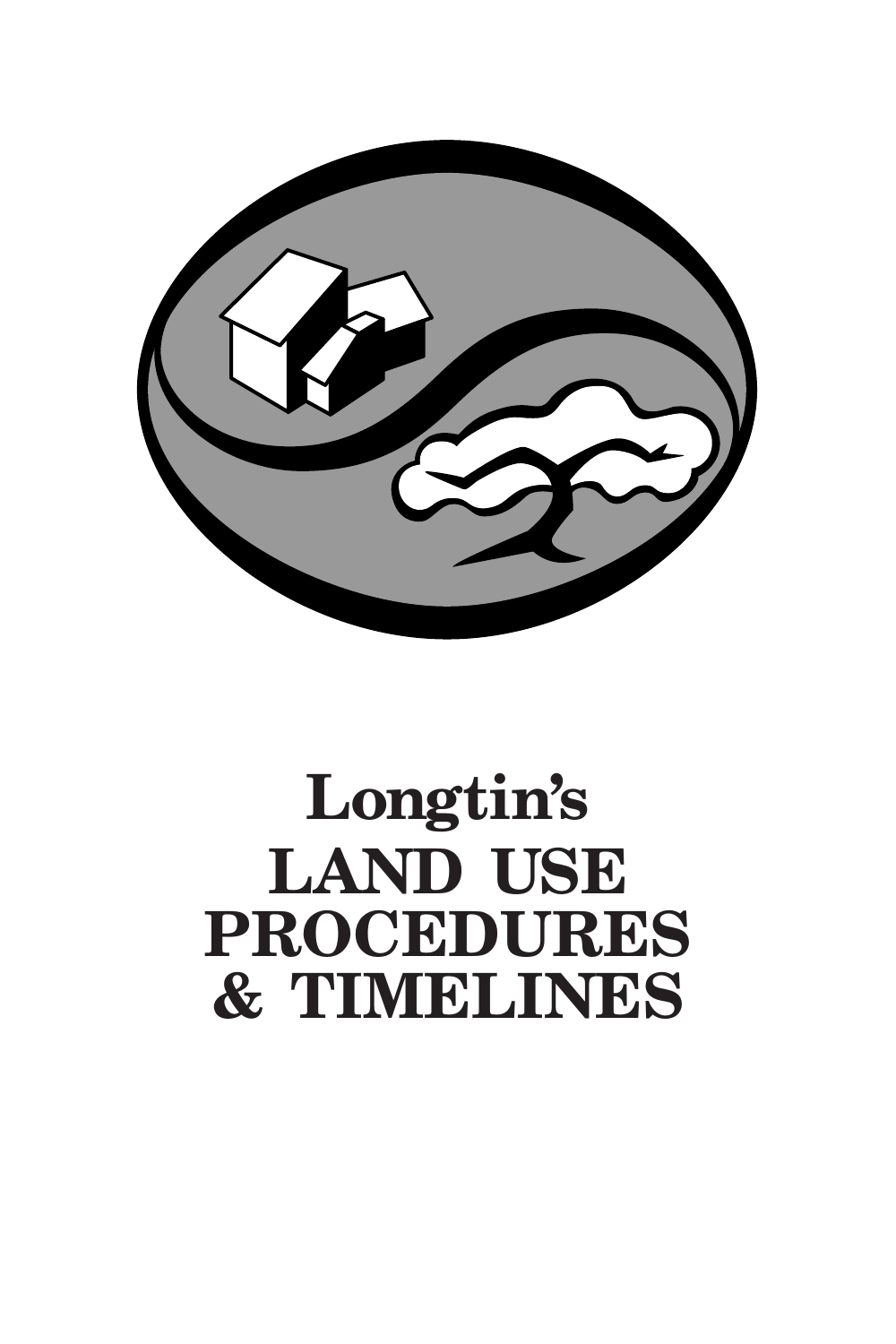#### **ABOUT THE AUTHOR**

**James Longtin** has been a land use lawyer for over 40 years. During his public practice he was city attorney for Lompoc, Santa Maria, Thousand Oaks and La Quinta. His private practice included representation of all sides to land use litigation, including landowners and developers, environmental and preservationist groups, and public agencies.

Mr. Longtin is the author of *Longtin's California Land Use*, a comprehensive two-volume set of law and practice books. Mr. Longtin discontinued active law practice in 1996. However, he continues to study land use and to update *Longtin's Cal Land Use* annually.

This is a free publication distributed by

———————————

**Local Government Publications P.O. Box 10087 Berkeley, CA 94709 (800) 345-0899**

For complete information about *Longtin's* publications, including an on-line land use library, visit **www.LongtinsLandUse.com** 

> Copyright © 2005 by James Longtin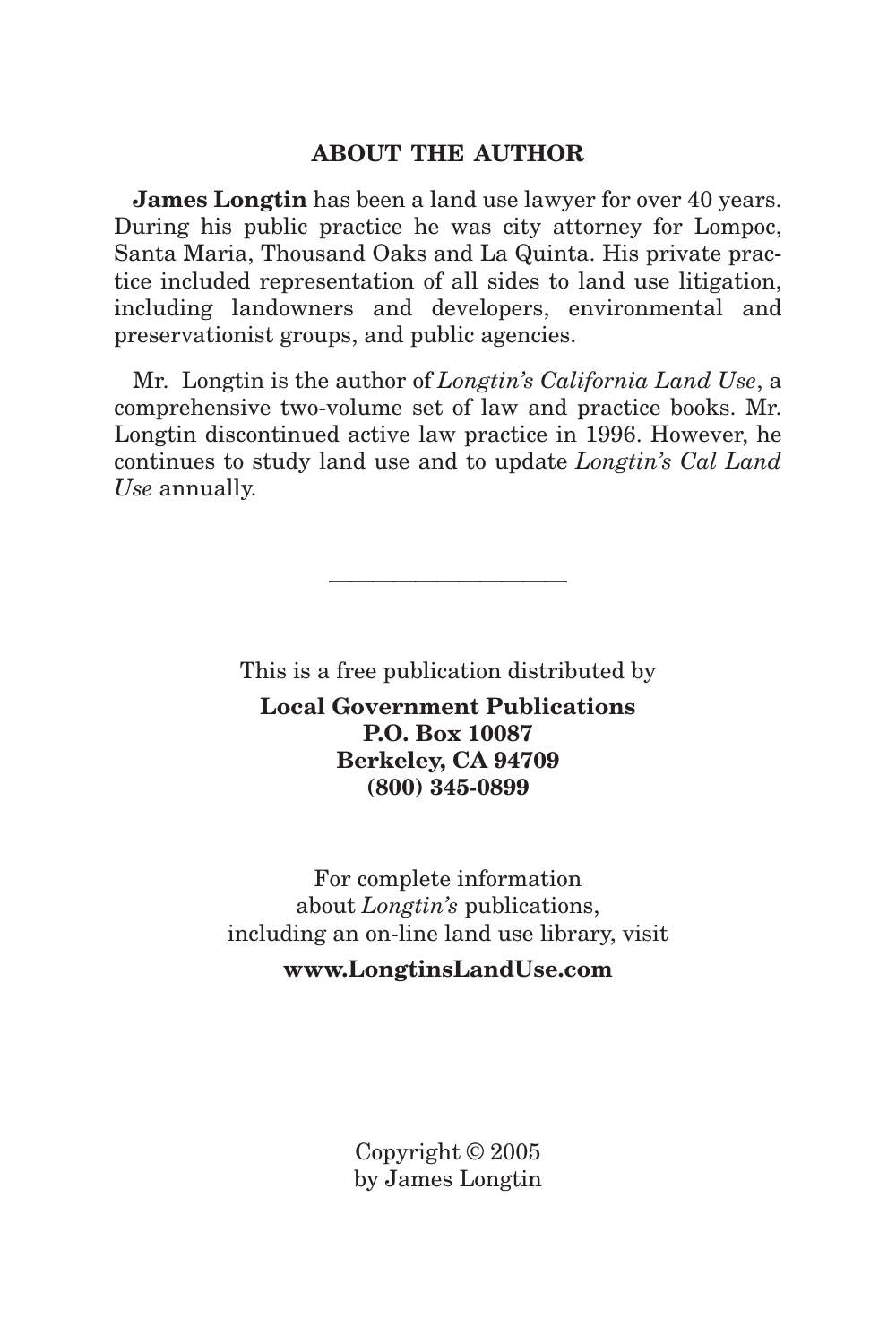# **LAND USE PROCEDURES AND TIMELINES**

## **CONTENTS**

|                                                                                                         | Page<br>$\overline{4}$                                                                           |
|---------------------------------------------------------------------------------------------------------|--------------------------------------------------------------------------------------------------|
| Introduction and Scope                                                                                  |                                                                                                  |
| Project Application and Review. Permit Streamlining Act (PSA).<br>PSA Meets CEQA<br>Project Application | $\overline{\mathcal{A}}$<br>$\overline{4}$<br>$\overline{4}$<br>$\overline{5}$<br>$\overline{5}$ |
| Project Decision<br>Deemed Approved<br>Time Extensions                                                  | $\overline{5}$<br>$\overline{5}$<br>$\overline{5}$                                               |
| California Environmental Quality Act (CEQA).<br>Environmental Impact Report (EIR)                       | $6\phantom{1}6$<br>$6\phantom{1}6$<br>$6\phantom{1}6$<br>$6\phantom{1}6$<br>$6\phantom{1}6$<br>7 |
|                                                                                                         | 9<br>9                                                                                           |
| Time Limits. Procedural Defects. Litigation 10                                                          |                                                                                                  |

### **DIAGRAMS**

| Chart of Procedures for Specified Activities  12 |  |
|--------------------------------------------------|--|

#### **ABBREVIATIONS**

| $CCP$ Code of Civil Procedure              | Longtin's  Longtin's California |
|--------------------------------------------|---------------------------------|
| CEQA  California Environmental Quality Act | Land Use, legal text            |
| $EIR$ Environmental Impact Report          | $ND$ Negative Declaration       |
| $\text{GovC}$ Government Code              | PRCPublic Resources Code        |
| GuidelinesCEQA Guidelines /                | PSA Permit Streamlining Act     |
| 14 Cal. Code of Regulations                | $SMA$ Subdivision Map Act       |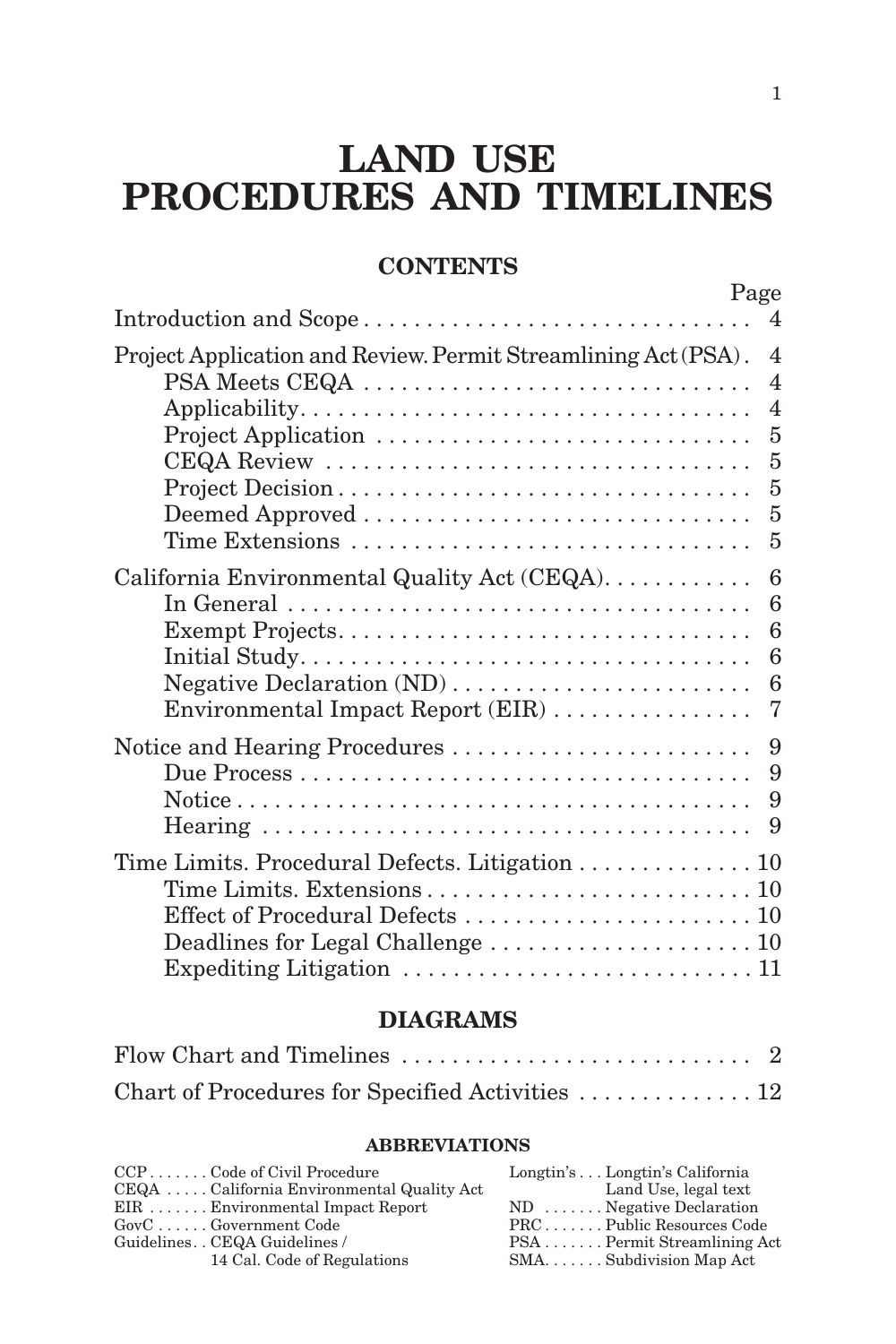#### **COMPLETED APPLICATION Determine Completion** of application within 30 days of submittal or notify applicant if incomplete. Acceptance as complete starts time periods for environmental review.

*GovC 65943, Guidelines 15060, 15101, Longtin's §§11.23, 11.24.*

## **EXEMPT PROJECTS**

Not subject to further review. *PRC 21080(b), Guidelines 15061, 15260 et seq.* and *15300 et seq., Longtin's §4.42 et seq.* Agency must approve/disapprove project within 60 days. *GovC 65950(a).*

**Notice of Exemption** filing triggers 35-day time limit for challenge. *PRC 21152 and 21167, Guidelines 15062.*

**INITIAL STUDY** to determine whether ND or EIR, within 30 days; mutual 15-day extension. *PRC 21080.1, 21080.2, 21080.3, Guidelines 15063, 15102.*

**NEGATIVE DECLARATION** may be adopted if no substantial evidence of significant impact or impact mitigated. *Guidelines 15070, Longtin's §§4.52–4.55.*

**Notice of Intent to Adopt ND** with sufficient time to allow review. Post, mail and publish. *Guidelines 15072.*

**Review and Consultation Period** at least 20 days. *Guidelines 15073.* **Comments** considered. *Guidelines 15074(b).*

**Adoption of ND** within 180 days of complete application. *Guidelines 15107.*

**Notice of Determination of ND** filed and posted within 5 days of project approval. *Guidelines 15075.* Triggers 30-day time limit to challenge ND. *Guidelines 15112.*

NO CEQA REVIEW NO EIR REQUIRED ND ADOPTED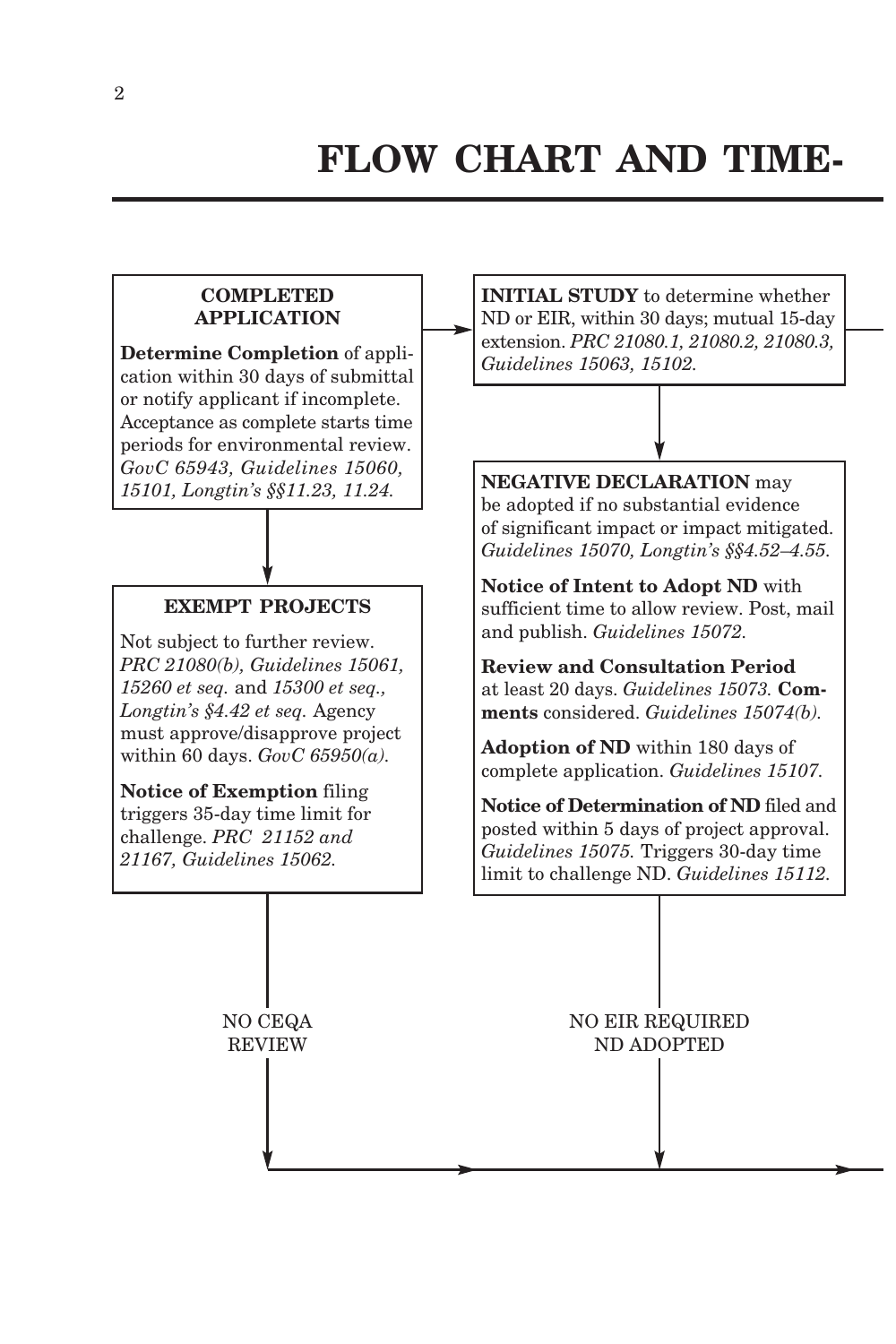#### **ENVIRONMENTAL IMPACT REPORT**

**EIR Required** when project may have significant impact. *Longtin's §4.52.*

**Notice of Preparation** sent to other agencies for scope and content response within 30 days. *Guidelines 15082* and *15103.*

**Draft EIR** prepared by agency. *Guidelines 15084.* For content, see *Longtin's §4.62.*

**Notice of Completion** filed with specified agencies. *Guidelines 15085.*

**Notice of Availability.** Post, mail and publish. *Guidelines 15087.*

**Public Review/Agency Consultation** for minimum 30 days. *Guidelines 15087, 15105.*

**Comments and Responses** in final EIR. *Guidelines 15088* and *15132.*

**Findings/Overriding Consideration** Statement for approvals with significant effect. *Guidelines 15091, 15093.*

**Final EIR Certification** within 1 year of completed application. 90-day extension. *Guidelines 15108.*

**Notice of Determination** filed and posted within 5 days. Guidelines 15094. Triggers 30-day limit for CEQA challenge. *Guidelines 15112.*

#### **PROJECT DECISION**

**If EIR Certified,** agency must approve or deny within 180 days (90 days if low-income housing) *GovC 65950.* Less for subdivision maps *GovC 65952.1. Guidelines 15111.* Project deemed approved if no action within time limits. *GovC 65956.*

#### **PROJECT DECISION**

**If Project Exempt or ND Adopted,** agency must approve/disapprove within 60 days. *GovC 65950.* Deemed approved if no action within time limits. *GovC 65956.*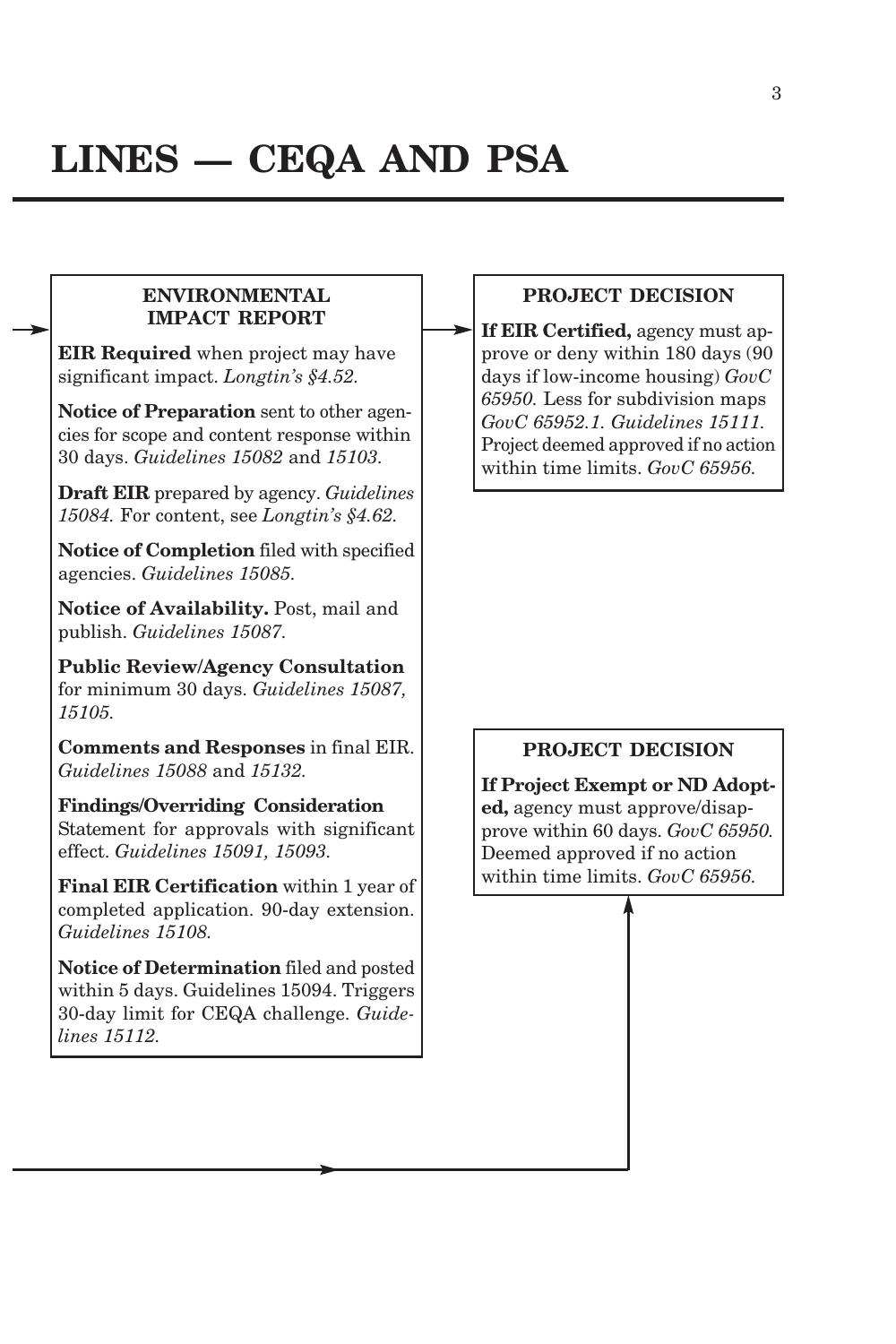# **LAND USE PROCEDURES AND TIMELINES**

**Introduction and Scope.** Most every land use project requires both application and decision pursuant to the Permit Streamlining Act (PSA) and environmental review under the California Environmental Quality Act (CEQA). Also, notice and hearing requirements are established by other laws. This procedural intersection can be complex and confusing.

This booklet contains a digest of the requirements and timelines for notice, review, decision and legal challenge for land use projects in California. It includes a flow chart, diagram and explanatory text, with liberal reference to authoritative sources. Although not comprehensive because of size limitations, the booklet covers areas most useful for most permit activities.

# **PROJECT APPLICATION AND REVIEW PERMIT STREAMLINING ACT (PSA)**

**PSA Meets CEQA:** The Permit Streamlining Act (PSA) (*GovC §§65920 et seq./Longtin's §§11.22–11.27*) requires agencies to follow standardized procedures and strict time deadlines for application, review and approval of development projects. The PSA and CEQA work together like on/off lights. When application submitted, PSA turns on; when application completed, PSA turns off and CEQA turns on for environmental review; then CEQA turns off when review complete and PSA turns on again through project decision.



**Applicability:** PSA applies to "development projects," which include all adjudicatory approvals such as subdivision maps and most discretionary development permits. It does not apply to ministerial actions such as building permits, lot line adjustments, and certificates of compliance. Nor does it apply to legislative actions, such as general plan or zoning changes. *Longtin's §11.22.*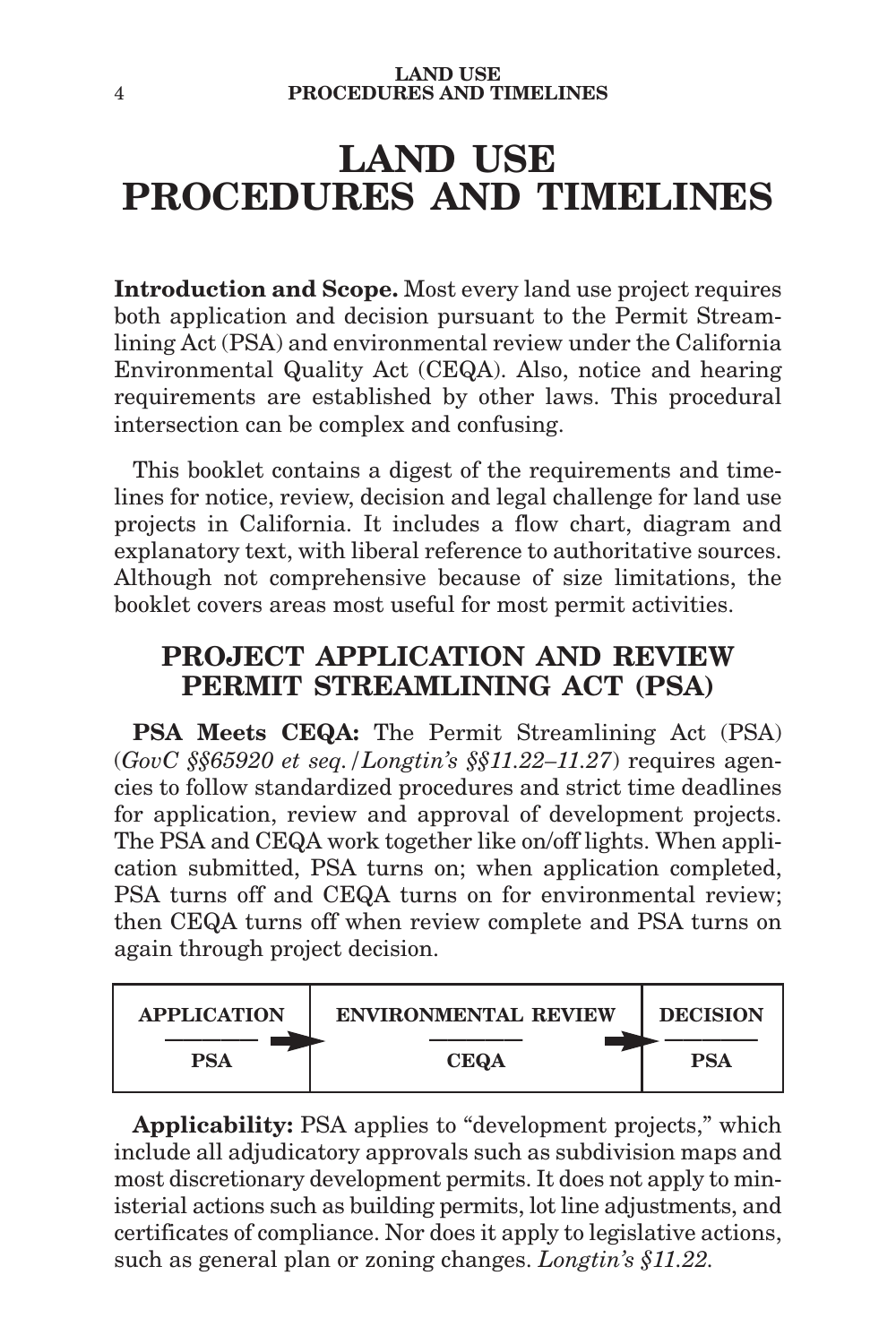**Project Application:** Agency specifies information required from applicant for development project. *GovC §§65940, 65941.* Upon receipt of application, agency has 30 days to determine and notify applicant whether application is complete for processing. If incomplete, resubmittal starts new 30-day review period. If agency fails to notify applicant of completion status within 30-day period, application is deemed complete. A completed application starts clock for agency review and decision. *GovC §65943, Longtin's §11.24.*

**CEQA Review:** Once application is complete, agency proceeds with CEQA process, making determinations on exemptions, negative declaration, or EIR certification, all within specified time periods. See CEQA, p. 6.

**Project Decision:** Following CEQA review and determination, PSA again becomes active, with strict time limits for project decision. After EIR certified, agency must approve or deny project within 180 days from date of certification. If low-income housing project, time shortened to 90 days. If project exempt from CEQA or if negative declaration adopted, agency must approve or deny within 60 days from determination. *GovC §65950.*

**Subdivision Approvals:** Time limits for approval of tentative subdivision maps (50 days for advisory agency/40+ days for appeal) may be shorter and must be followed (*Gov §§65952.1, 66452.1, 66452.2, 66452.5*). For CEQA reconciliation with short time limits for approval, see *Guidelines §15111.*

**Deemed Approved:** If no action is taken on project within specified time limits, project is deemed approved, but only if requirements for public notice and review are satisfied. Options available to applicant to ensure notice compliance. *GovC §65956(b), Longtin's §11.26.*

**Time Extensions:** PSA time limits for project decision may be extended once, by mutual agreement, not to exceed 90 days. *GovC §65957.* If there has been an extension under CEQA (see p. 10), to complete and certify an EIR, project must be decided within 90 days of certification. *GovC §65950.1*.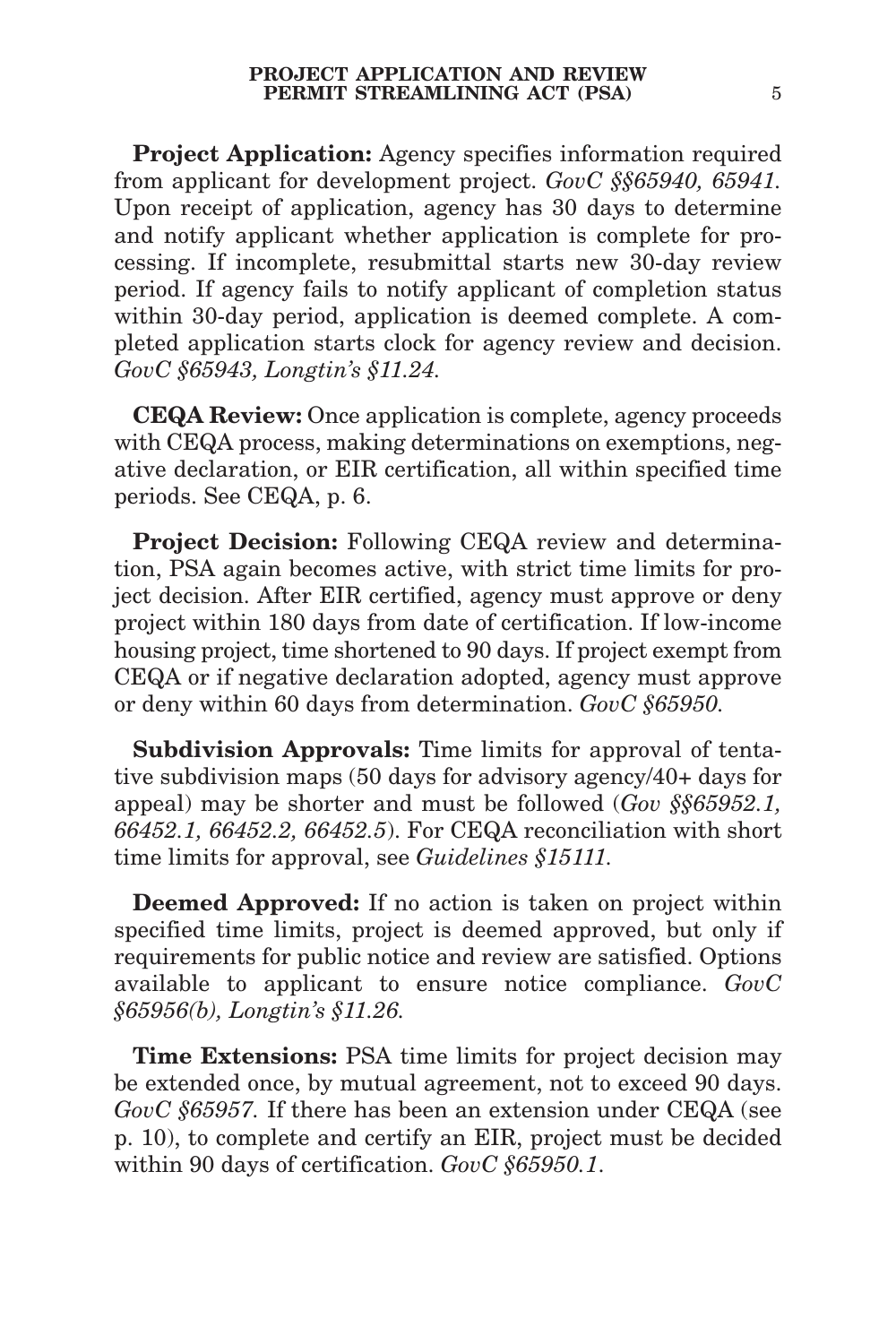#### **LAND USE** 6 **PROCEDURES AND TIMELINES**

# **CALIFORNIA ENVIRONMENTAL QUALITY ACT (CEQA)**

#### **In General**

CEQA (*PRC §§21000 et seq.*) is a procedural statute designed to inform decision makers and the public about potential environmental effects of proposed land use activities. A major challenge for practitioners is compliance with the various notice, consultation and review periods required by CEQA and its Guidelines. CEQA works together with the PSA by commencing its environmental review after project application is complete. After CEQA review, the PSA controls again through project decision.

Based upon the type of project and its potential for environmental impact, CEQA review may follow one of three courses: (a) exemption; (b) negative declaration (ND); or (c) environmental impact report (EIR).

#### **Exempt Projects**

CEQA and its Guidelines exempt many types of activities from its requirements. See *PRC §§21080–21080.33*, *Guidelines §§15061*, *15062*, *15260 et seq.*, *15300 et seq.* and *Longtin's §§4.42 et seq.* If project exempt, agency must approve or disapprove within 60 days. *GovC §65950(a)*. Upon approving exempt project, agency or applicant *may* file notice of exemption, which triggers 35-day statute to challenge exemption determination. If notice not filed, time to challenge is 180 days from project approval. *PRC §§21152*, *21167*, *Guidelines §§15062*, *15112*.

#### **Initial Study**

An initial study, including consultations with applicant and other agencies, determines whether to prepare an ND or EIR. *PRC §§21080.1–21080.3*, *Guidelines §15063(g)*. Agency must decide within 30 days. May be extended 15 days by mutual consent. *PRC §21080.2. See Guidelines §§15063, 15102*.

#### **Negative Declaration (ND)**

ND may be adopted when no substantial evidence that project may have significant effect. For projects where significant effect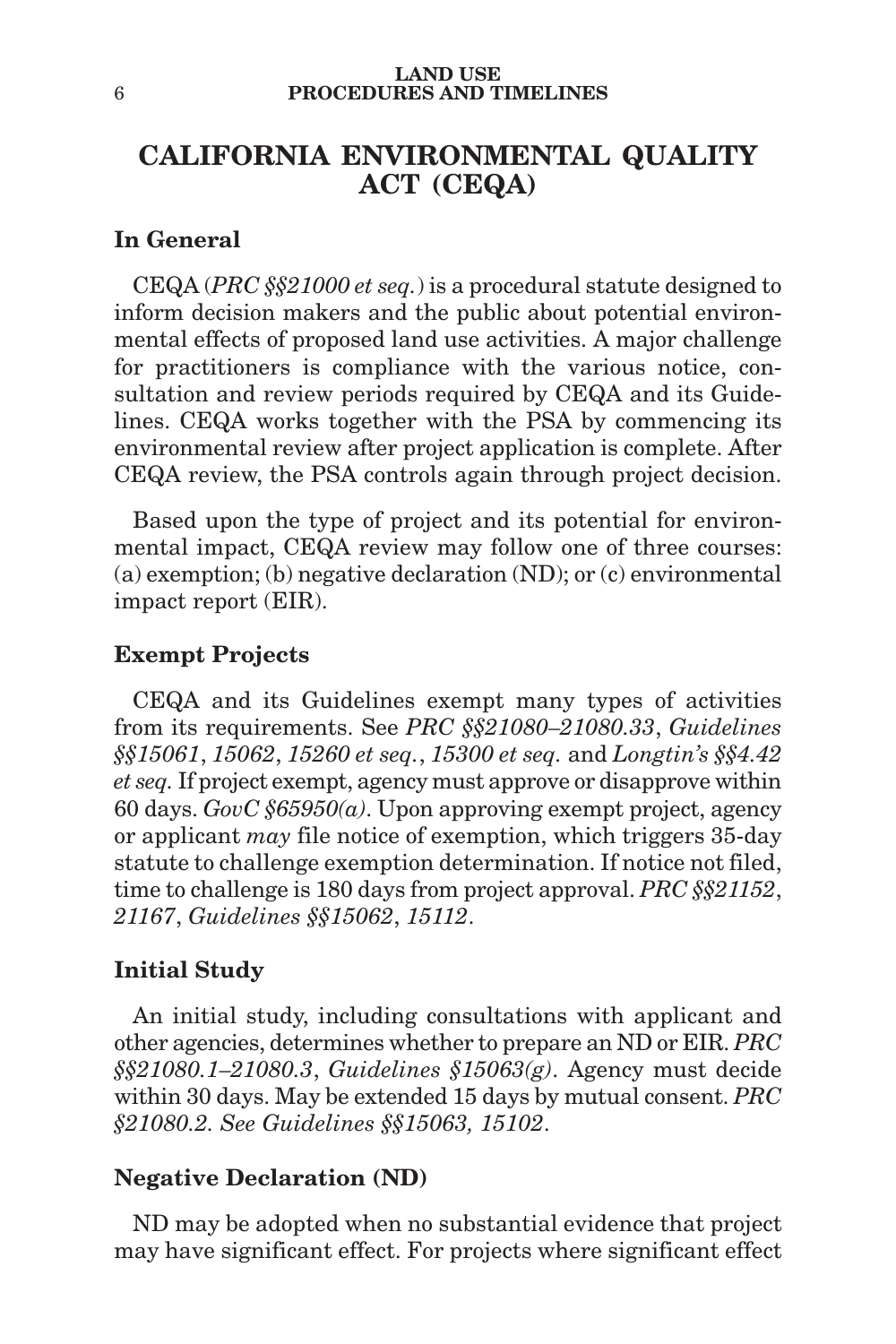identified, but mitigation measures reduce effect to insignificant, mitigated ND may be adopted. *PRC §21080(c)*, *Guidelines §15070*, *Longtin's §§4.52–4.55*.

Content: For minimum required, see *Guidelines §15071.*

Notice of Intent to Adopt ND must be posted for 20/30 days and mailed to specified agencies and persons. *PRC §§21092*, *21092.3*, *Guidelines §15072*.

Review and Consultation Period, for agencies and public, at least 20 days. Review period extended when ND sent to state clearinghouse. *PRC §§21091*, *21092.4*, *Guidelines §§15073*, *15206*.

Comments received during review period must be considered. *PRC §21091(d)*, *Guidelines §15074(b)*. Unlike EIR, comments not required to be attached to ND nor must lead agency respond.

Revised ND requires recirculation. *Guidelines §15073.5*.

Mitigation Measures: Where potential effects identified, but revisions in project reduce effect to insignificant, ND may be used. *Guidelines §15070(b)*. Substitution of mitigation measures, prior to project approval, requires hearing and findings of equivalency. *PRC §21080(f)*, *Guidelines §15074.1*.

Completion/Adoption of ND required within 180 days from completion of application. *PRC §21151.5*, *Guidelines §15107*.

Notice of Determination to be filed within five days of project approval and posted 30 days. *PRC §21152*, *Guidelines §15075*.

Statute of Limitations to challenge ND decision is 30 days if notice filed and posted, otherwise 180 days from project approval. *PRC §21167*, *Guidelines §15112*.

#### **Environmental Impact Report (EIR)**

EIR must be prepared when evidence supports "fair argument" that project may have significant effect on environment. See *Longtin's §4.52.* For criteria to determine significant effect, see *Guidelines §§15064, 15065.*

Notice of Preparation. Scoping: NOP to be sent to responsible and trustee agencies immediately. Agencies to specify scope and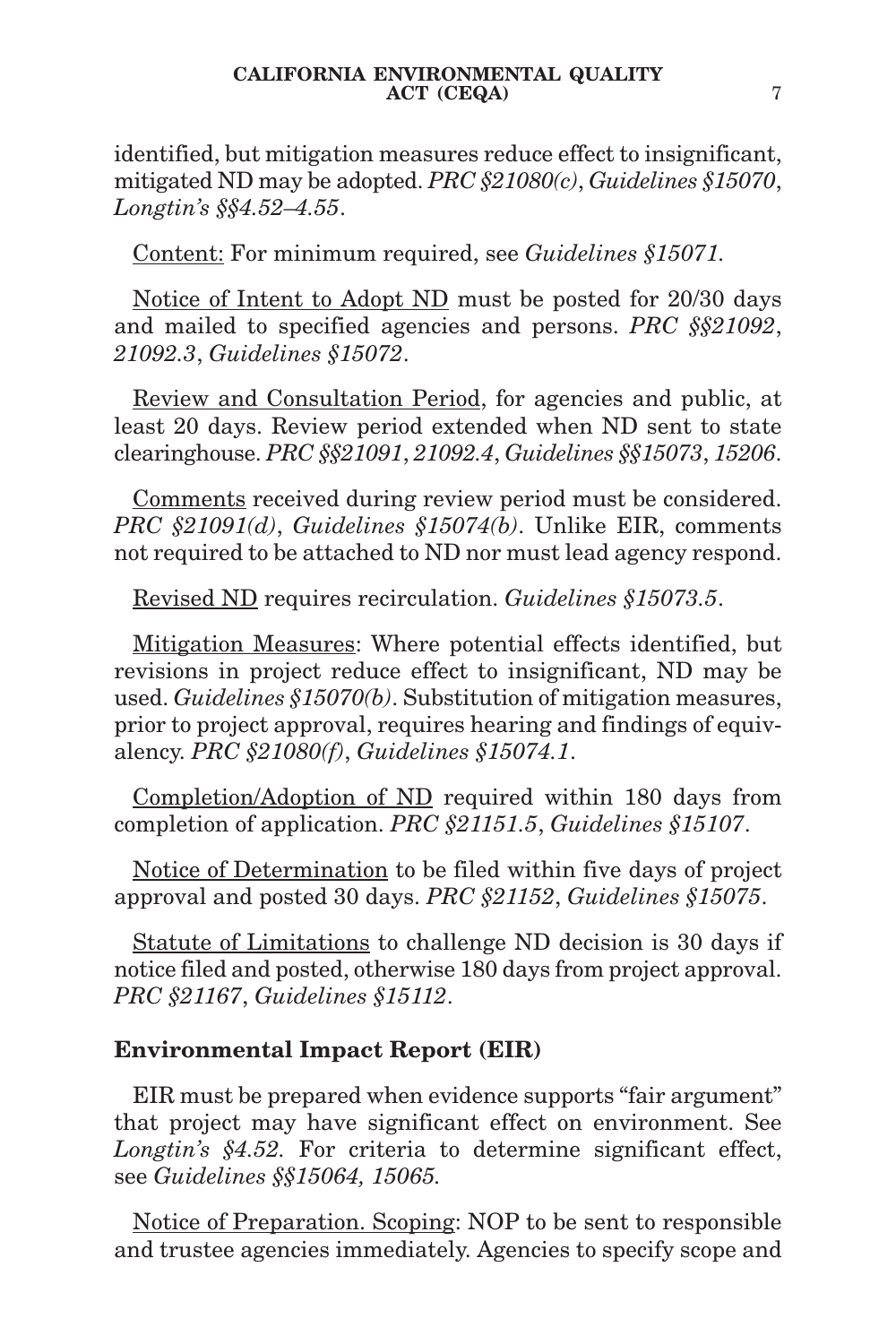#### **LAND USE** 8 **PROCEDURES AND TIMELINES**

content of information related to area of responsibility within 30 days. Scoping meeting if requested. *PRC §21080.4*, *Guidelines §§15082*, *15103*.

Early Consultation: Early public consultation encouraged. *Guidelines §15083*. Consultation with water agencies required for specified large projects. Agencies to provide water supply adequacy assessment within 30 days of NOP. *Guidelines §15083.5*.

Draft EIR to be prepared by, or under contract to, agency. *Guidelines §15084*. For content of EIR, see *PRC §21100*, *Guidelines §§15120 et seq.*, *Longtin's §4.62*.

Notice of Completion to be filed with OPR and state clearinghouse, if required, when draft EIR complete. *PRC §21161*, *Guidelines §15085*.

Notice of Availability. Public Review and Agency Consultation: NOA sent to affected agencies and requesting individuals. Post and mail to contiguous owners. *PRC §§21092*, *21092.3*, *Guidelines §15087*. Lead agency to consult with affected agencies and request comments. *PRC §21092.4*, *Guidelines §15086*. Minimum consultation and public review period for draft EIR is 30 days, 45 days when submitted to state clearinghouse. *PRC §§21091*, *21092*, *Guidelines §15105*.

Comments and Responses required in final EIR prior to certification. *PRC §21092.5*, *Guidelines §§15088, 15132*.

Final EIR. Certification prior to project approval and within one year from complete application, unless extended 90 days by mutual consent. *PRC §21151.5*, *Guidelines §15108*.

Findings and Statement of Overriding Consideration needed for approvals with remaining unmitigated significant effects. *Guidelines §§15091*, *15093*.

Notice of Determination. Statute of Limitations: Agency may file and post notice within five days of approval. *PRC §21152*, *Guidelines §15094*. Notice triggers 30-day statute for CEQA challenge. *Guidelines §15112(c)(1)*. If notice not filed, time extended to 180 days. *PRC §21167*, *Guidelines §15112(c)(5)*.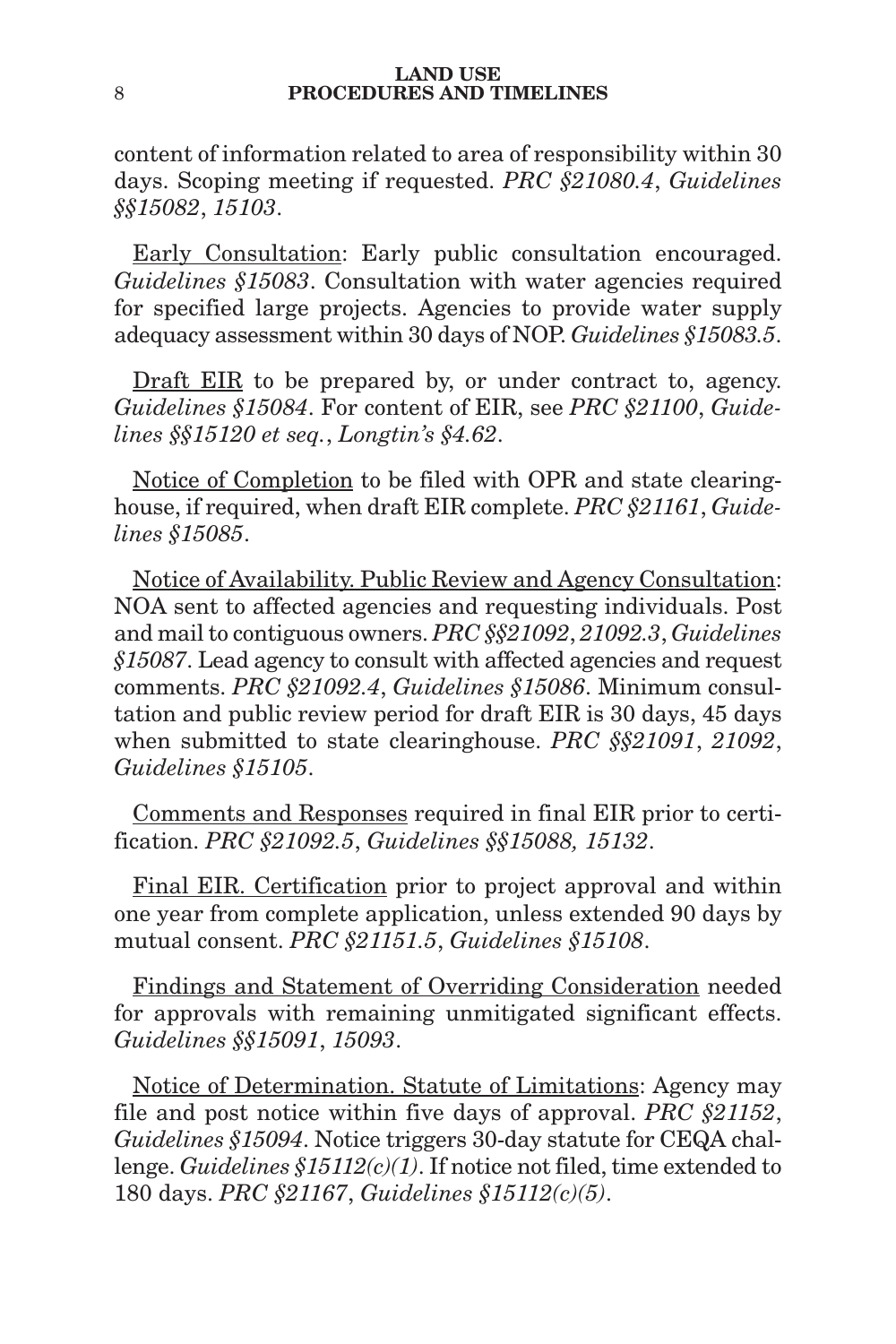### **NOTICE AND HEARING PROCEDURES**

#### **Due Process** (*Longtin's §11.30***)**

The constitutional principle of procedural due process requires that landowners and other affected parties must be provided adequate notice and opportunity to be heard prior to any government action that may affect significant property rights. As a practical matter, compliance with required statutory land use procedures will normally ensure due process compliance.

#### **Notice** (*Longtin's §11.31*)

Public hearing notice requirements for land use projects are covered by *GovC §§65090* and *65091* (notice requirements for CEQA determinations are in CEQA section, above). Generally, projects requiring legislative approval (general/specific plan and zoning amendments) only require publication and posting. *GovC §65090*. Adjudicatory decisions (tentative maps, variances, use permits, and other discretionary development permits) require both publication/posting *and* specific mailing to applicant and affected property owners. *GovC §65091*. For chart of notice requirements for specific permits and activities, see pp. 12–13.

Content: Date, time and place of hearing, description of property, and explanation of matter to be considered. *GovC §65094.*

Publication/Posting: 10 days prior newspaper publication or posting in three public places. *GovC §65090.*

Mailing: 10 days prior mailed notice to applicant and property owners within 300 feet. *GovC §65091.*

#### **Hearing** (*Longtin's §11.32*)

Minimum Standards: Agencies must adopt procedural rules for conduct of zoning hearings. Staff report and record of hearing usually required. *GovC §65804.*

Hearing Agenda to be posted 72 hours prior to agency meeting. *GovC §54954.2*, *Longtin's §11.42*.

Opportunity to be Heard: Affected parties have right to meaningful hearing and to raise specific objections. *Longtin's*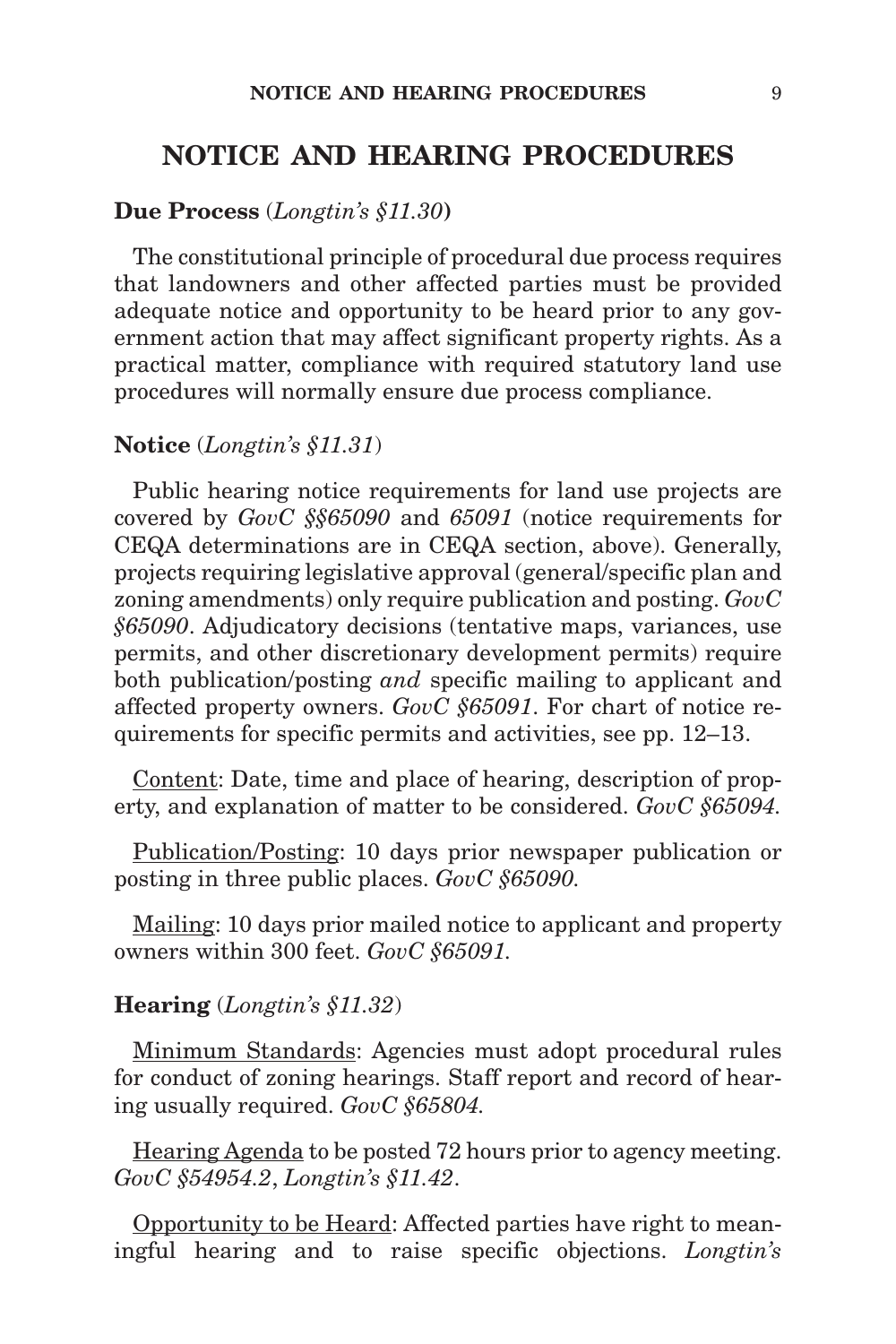*§11.32[4]*. For burden of proof, evidence and issues to be considered, see *Longtin's §§11.32[3]–[12]*.

Decision-Making Process: For discussion of bias and fairness, conflicts of interest and voting, see *Longtin's §§11.40–11.45*.

Findings: Required for adjudicative action, but not required for legislative action. Many exceptions. *Longtin's §§11.50 et seq.* See Chart of Procedures for Specified Activities, pp. 12–13.

Appeals: See *Longtin's §11.32[13]*.

# **TIME LIMITS. PROCEDURAL DEFECTS. LITIGATION**

#### **Time Limits. Extensions**

For time limits on specified PSA and CEQA activities, see text (pp. 5–8) and chart of timelines, pp. 2–3. CEQA time limits are directory, not mandatory. *Longtin's §4.86[3]*. Time periods may be extended by mutual consent, within limits. *Guidelines §15108*. And may be suspended for applicant delay. *Guidelines §15109*. "Deemed approved" provisions of PSA and SMA are mandatory. See p. 5.

#### **Effect of Procedural Defects**

Defective procedures generally do not invalidate permit or action unless party complaining suffered substantial injury and result would have been different. CEQA notices valid if agency makes "good faith effort." *GovC §§65010*, *65093*, *65945.7*. See *Longtin's §§11.31[5]*, *11.32[15]*. However, *cumulative* errors may violate due process. See *Longtin's §11.32[15]*.

### **Deadlines for Legal Challenge**

The statute of limitations for challenges to land use decisions is short. *Guidelines §15112.* For most CEQA determinations, 30 days (*PRC §21167*); for most planning, zoning and subdivision decisions, 90 days (*GovC §§65009(c), 66499.37*). Many time limitations run from date of decision to filing legal action and service of process (*GovC §65009(c)*). For list of limitation periods for specific land use permits/activities, see chart, pp. 12–13.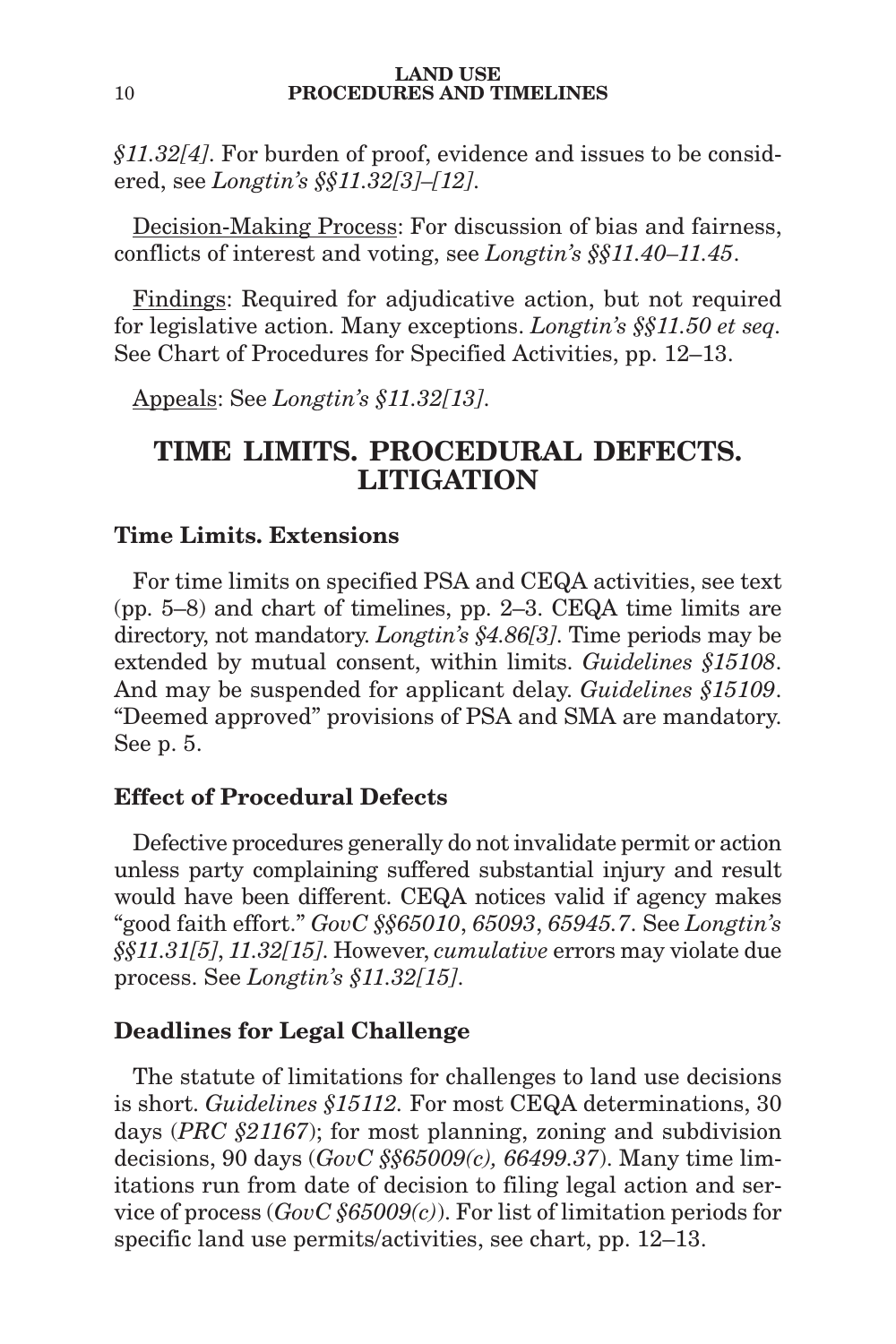# **Expediting Litigation**

Cases involving CEQA compliance issues are entitled to calendar preference and other expedited procedures to quickly resolve litigation. *PRC §21167.1.*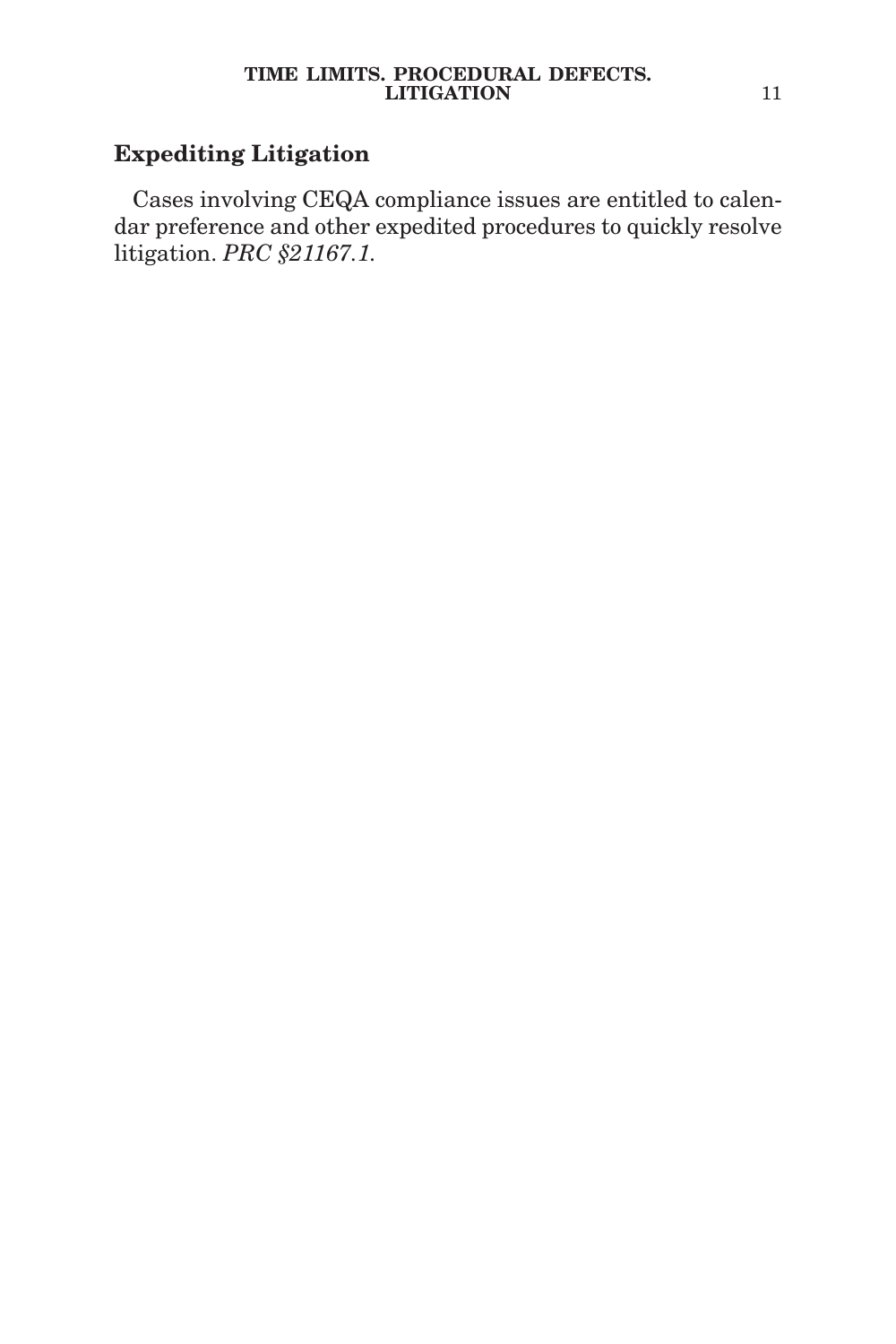# **CHART OF PROCEDURES**

| <b>PERMIT</b> or<br><b>ACTIVITY</b>                                              | <b>TYPE</b><br>Determining type of action<br>can determine due process<br>applicability and standard<br>of judicial review. See<br>Longtin's §§11.10-11.13. | <b>NOTICE/HEARING</b><br>Public hearing notice require-<br>ments include publication/post-<br>ing $(GovC 65090)$ and mailing<br>$(GovC 65091)$ . See p. 9. |
|----------------------------------------------------------------------------------|-------------------------------------------------------------------------------------------------------------------------------------------------------------|------------------------------------------------------------------------------------------------------------------------------------------------------------|
|                                                                                  |                                                                                                                                                             |                                                                                                                                                            |
| General/Specific<br><b>Plan Amendment</b>                                        | Legislative                                                                                                                                                 | Noticed hearing before planning<br>commission and legislative body.<br>GovC 65353-65356, 65453.                                                            |
| Zoning<br>Amendment/<br>Rezoning                                                 | Legislative                                                                                                                                                 | Noticed hearing before plan-<br>ning commission and legisla-<br>tive body. GovC 65854-65857.                                                               |
| <b>Development Agree-</b><br>ment                                                | Legislative                                                                                                                                                 | Noticed hearing. GovC 65867.                                                                                                                               |
| <b>Discretionary Per-</b><br>mit, CUP/Variance                                   | Adjudicative                                                                                                                                                | Noticed hearing. GovC 65905.<br>Due process.                                                                                                               |
| Subdivision:<br>Tentative Map,<br><b>Parcel Map</b>                              | Adjudicative                                                                                                                                                | Noticed hearing. GovC<br>$66451.3$ . Due process.                                                                                                          |
| <b>Final Map, Lot Line</b><br><b>Adjustment, Certifi-</b><br>cate of Compliance  | Ministerial                                                                                                                                                 | No hearing required                                                                                                                                        |
| <b>Permit Conditions</b><br>and Fees                                             | Legislative (adopting fee<br>ordinance), adjudicative<br>(imposing condition/fee<br>on specific project)                                                    | Noticed hearing. GovC 66016<br>(adopt fees); 65905 (permits);<br>66451.3 (subdivisions). Due<br>process.                                                   |
| <b>Building/Occupancy</b><br><b>Permits</b>                                      | Ministerial                                                                                                                                                 | No hearing required                                                                                                                                        |
| CEQA:<br>Exemption<br>Determination,<br>ND Adoption,<br><b>EIR Certification</b> | Not necessary to<br>determine                                                                                                                               | CEQA requires no public<br>hearings. However, agencies<br>are required to notice various<br>determinations/decisions. See<br>pp. $6-8$ .                   |